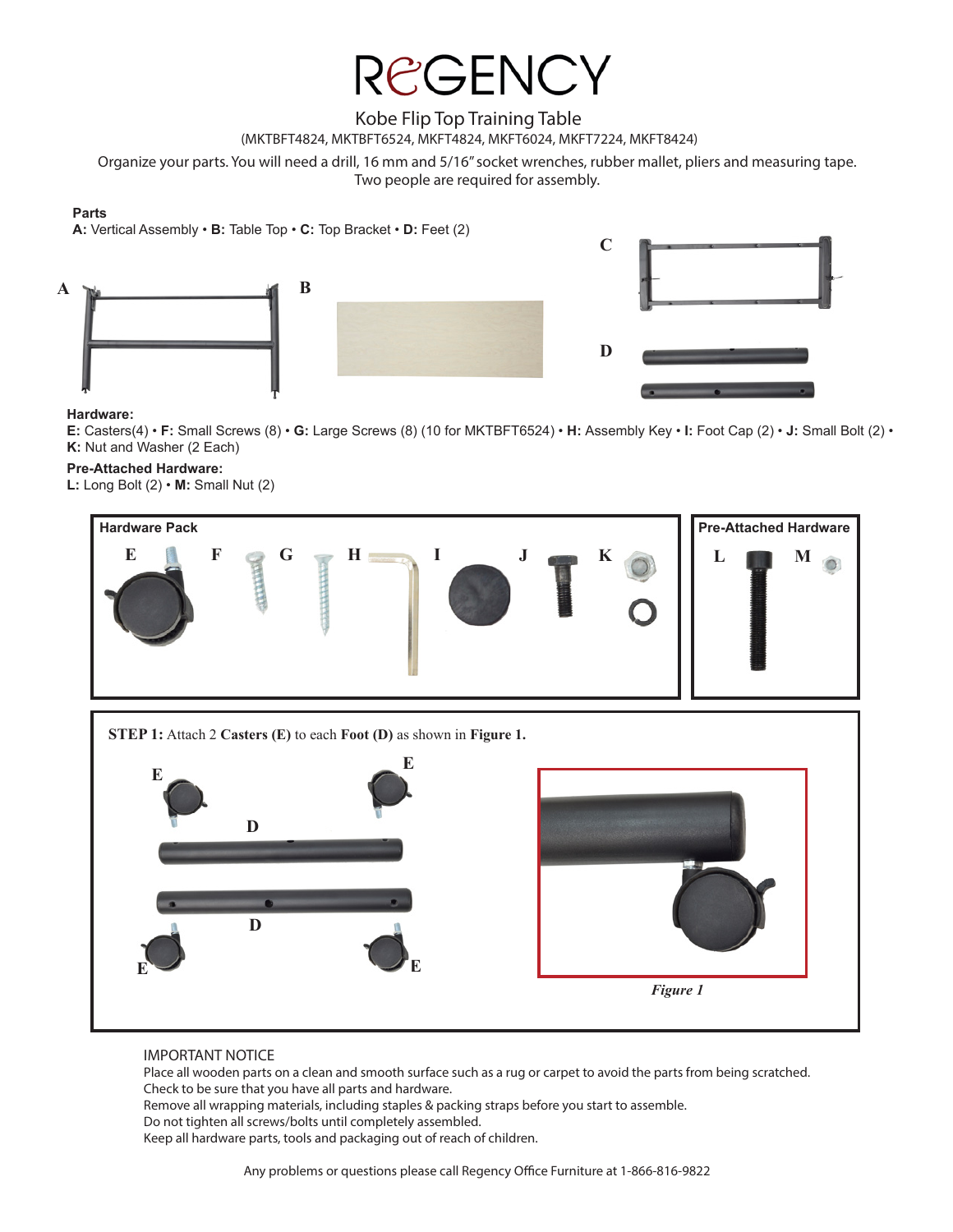Kobe Flip Top Training Table (MKTBFT4824, MKTBFT6524, MKFT4824, MKFT6024, MKFT7224, MKFT8424)





Any problems or questions please call Regency Office Furniture at 1-866-816-9822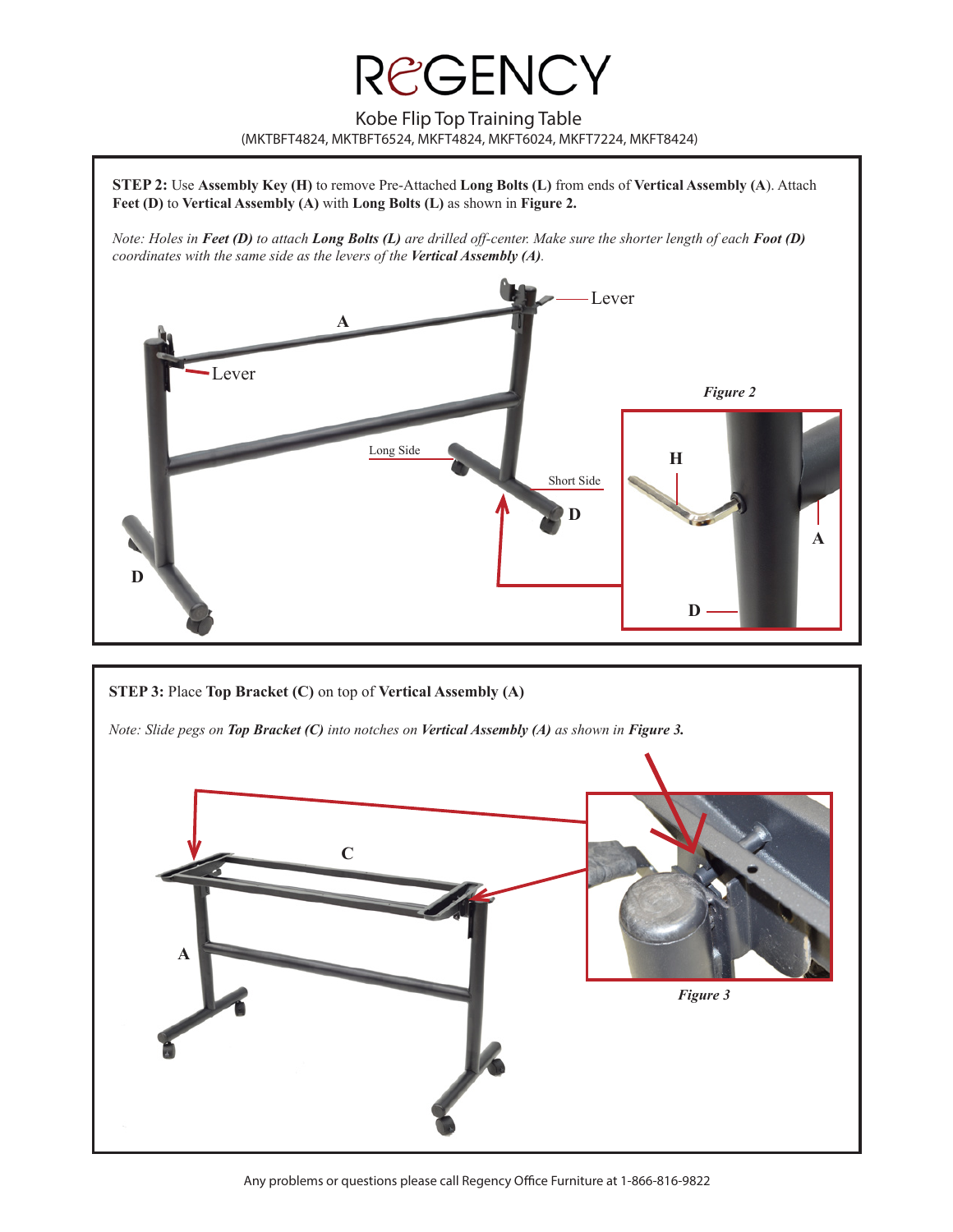Kobe Flip Top Training Table (MKTBFT4824, MKTBFT6524, MKFT4824, MKFT6024, MKFT7224, MKFT8424)

**STEP 4:** Attach **Top Bracket (C)** to both sides of **Vertical Assembly (A)** using **Small Bolts (J)** and **Nuts and Washers (K)** as shown in **Figure 4**.

*Note: To line up holes in Top Bracket (C) and Vertical Assembly (A) adjust tension by squeezing lever.* 



**STEP 5:** Remove Pre-Attached **Small Nuts (M)** from springs on **Top Bracket (C)**. Thread spring through holes on top rail of **Vertical Assembly (A)**. Tighten **Small Nuts (M)** as shown in **Figure 5**.